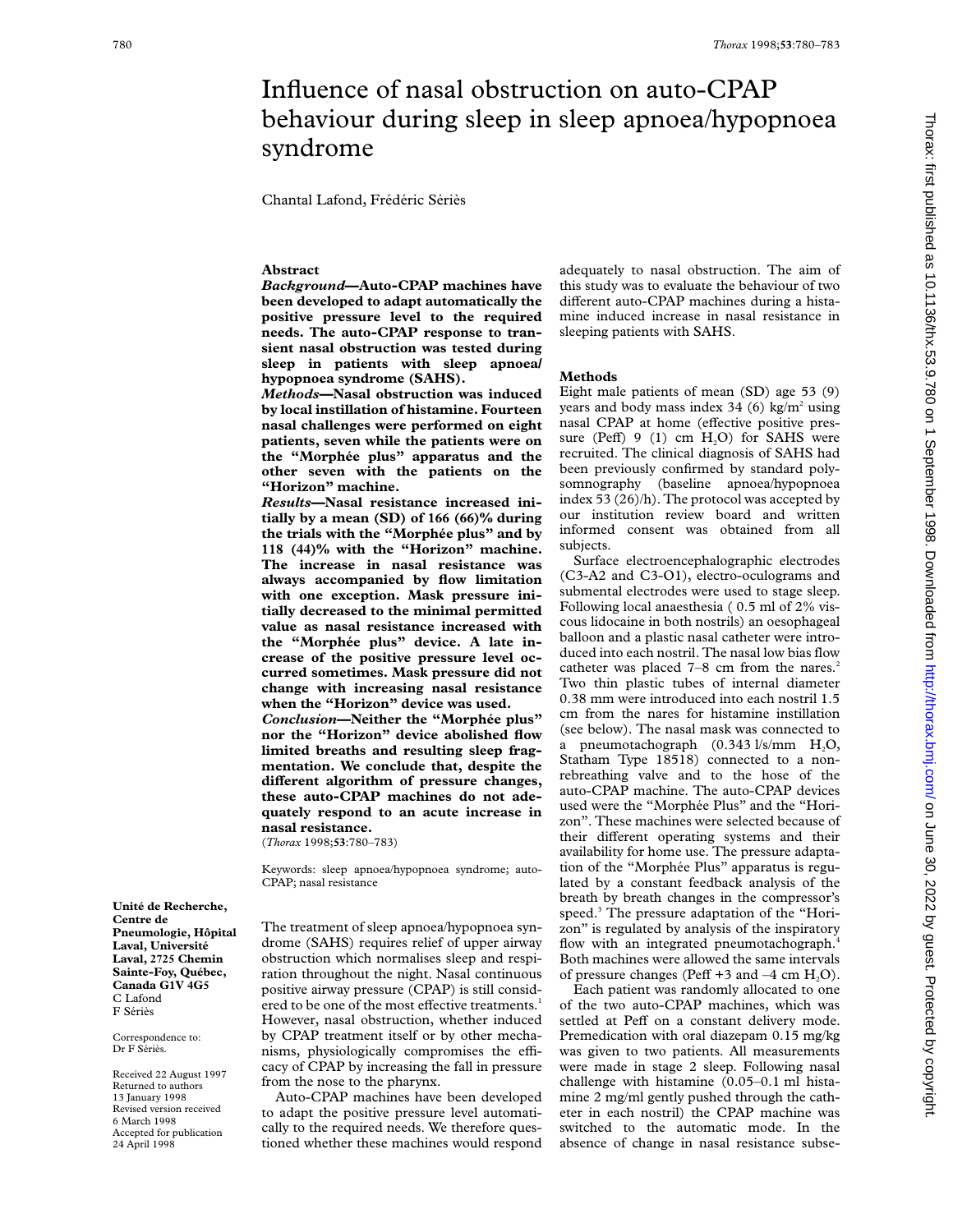

*Figure 1 Individual values of simultaneous changes in mask pressure and nasal resistance over time following nasal challenge with the "Morphée plus" machine. The stippled zone represents baseline values recorded within the two minute period preceding nasal challenge. The horizontal dashed line corresponds to the reference pressure level.*

quent nasal challenges were repeated by doubling histamine concentrations up to 16 mg/ml.

For at least two minutes before and up to 20 minutes after nasal challenge we analysed: (1) nasal resistance at isoflow (200 ml/s), (2) mask pressure (Pm), (3) oesophageal pressure (Poes), (4) minute ventilation, (5) flow pattern (presence or absence of flow limitation), and (6) EEG pattern (to detect arousals $5$  and/or awakenings<sup>6</sup>). Arousals provoked by nasal stimulation were excluded.

The nasal challenge was considered effective when nasal resistance increased by at least 100% from the baseline value before any change in positive pressure level. Many nasal challenges could not be retained for analysis for different reasons including: (1) sustained awakenings following nasal challenge, (2) reflex behaviours such as sneezing, (3) dramatic increases in nasal resistance resulting in mouth breathing, and (4) sudden changes in body position.

The Mann-Whitney U test was used to compare the characteristics of the patients studied with each auto-CPAP machine and the physiological responses observed with them.

## **Results**

Fourteen studies were successfully performed, seven with the "Morphée Plus" apparatus and seven with the "Horizon". The patient characteristics, baseline nasal resistance, and polysomnographic data did not differ between the two groups. Three patients were studied with both machines and had two nasal challenges with the same machine during the same night (figs 1a, 1b, 2a; 1e, 2c, 2e; 1f, 2f, 2g). The increase in nasal resistance generally occurred 1–4 minutes after nasal challenge.

In the seven studies performed with the "Morphée Plus" machine nasal resistance initially increased by 166 (66)% compared with the values before nasal challenge (95% confidence interval (CI) 205 to 297). Individual values for the seven studies are presented in fig 1a–g. In each case Pm decreased following nasal challenge (95% CI change in pressure from baseline  $-3.8$  to  $-2.7$  cm H<sub>2</sub>O). Except in two studies (fig 1b, c) Pm decreased to the minimum permitted pressure (Peff  $-4$ cm  $H<sub>2</sub>O$  or 3 cm  $H<sub>2</sub>O$ ). The decrease in Pm usually resulted in a further increase in nasal resistance with a maximal value for nasal resistance of 346 (97)% from baseline (95% CI 255 to 392). Episodes of flow limitation were observed in each study with a decrease in ventilation of 14 (10)% (95% CI 76.1 to 90.4). Arousals were noted during each study. In three patients Pm re-increased following the initial pressure decrease (fig 1a–c). This re-increase in Pm exceeded the initial Pm value by only  $0.3$   $(0.1)$  cm  $H<sub>2</sub>O$ . One study (fig 1b)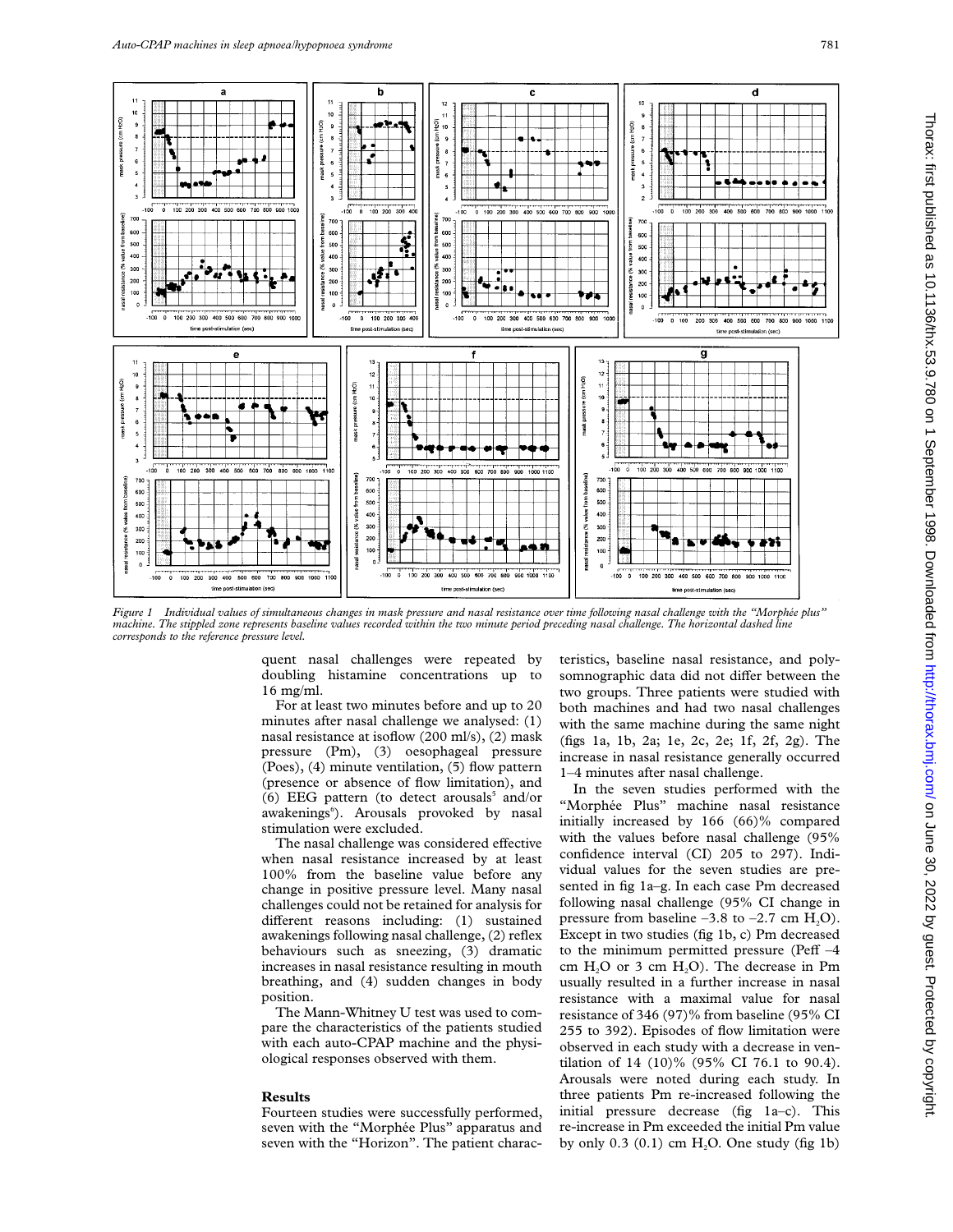

*Figure 2 Individual values of simultaneous changes in mask pressure and nasal resistance over time following nasal challenge with the "Horizon" machine. Results are presented in the same way as in fig 1.*

was terminated by the awakening of the patient because of a 500% increase in nasal resistance.

During the studies performed with the "Horizon" machine nasal resistance initially increased by 118 (44)% (95% CI 176 to 239). Individual nasal resistance and Pm responses are presented in fig 2a–g. In all but one study Pm did not change following nasal challenge; in the one exception (fig 2f) an increase of 2 cm H<sub>2</sub>O occurred. Episodes of flow limitation were observed in six of the seven studies. The maximal value of nasal resistance after challenge was 260 (58)%, (95% CI 206 to 287). Ventilation increased slightly by a mean value of 6 (17)% (95% CI 90 to 113). Recurrent arousals were noted in six out of seven trials. The subject who had no arousal had no flow limitation (fig 2b). One study (fig 2c) was terminated by awakening the patient because of a 550% increase in nasal resistance.

There was no significant difference in changes in nasal resistance after challenge between the "Morphée plus" and "Horizon" studies.

## **Discussion**

Following histamine induced increase in nasal resistance the "Morphée plus" machine invariably allowed an initial paradoxical decrease in Pm before being followed on occasion by a late re-increase in Pm. This was not sufficient to abolish episodes of flow limitation. The "Morphée plus" machine did not take into account episodes of stable flow limitation before changing the Pm level. In the same circumstances the "Horizon" kept the Pm at a constant level even if recurrent episodes of flow limitation occurred for a long time, suggesting that, with the built-in thresholds, the "Horizon" is slowly adaptive and not designed to prevent flow limitation.

The increase in nasal resistance produced in our experiment was acute and might not be totally similar to nasal obstruction reported by patients using CPAP on a regular basis. However, we believe that this model is useful for evaluating the capacity of these machines to abolish episodes of flow limitation and the resulting sleep fragmentation.

In conclusion, despite their different algorithms, neither the "Morphée Plus" nor the "Horizon" machines appear to respond adequately to an acute increase in nasal resistance. Further studies are required to determine whether auto-CPAP machines which respond to flow limitation have a better adapted pressure response.

This study was supported by the "Association Pulmonaire du Ouébec"

pressure applied through the nares. *Lancet* 1981;i:862–5. 2 Hudgel D, Hendricks C, Hamilton H. Characteristics of the upper airway pressure-flow relationship during sleep. *J Appl Physiol* 1988;**64**:1930–5.

<sup>1</sup> Sullivan CE, Berthon-Jones M, Issa FG, *et al*. Reversal of obstructive sleep apnoea by continuous positive airway